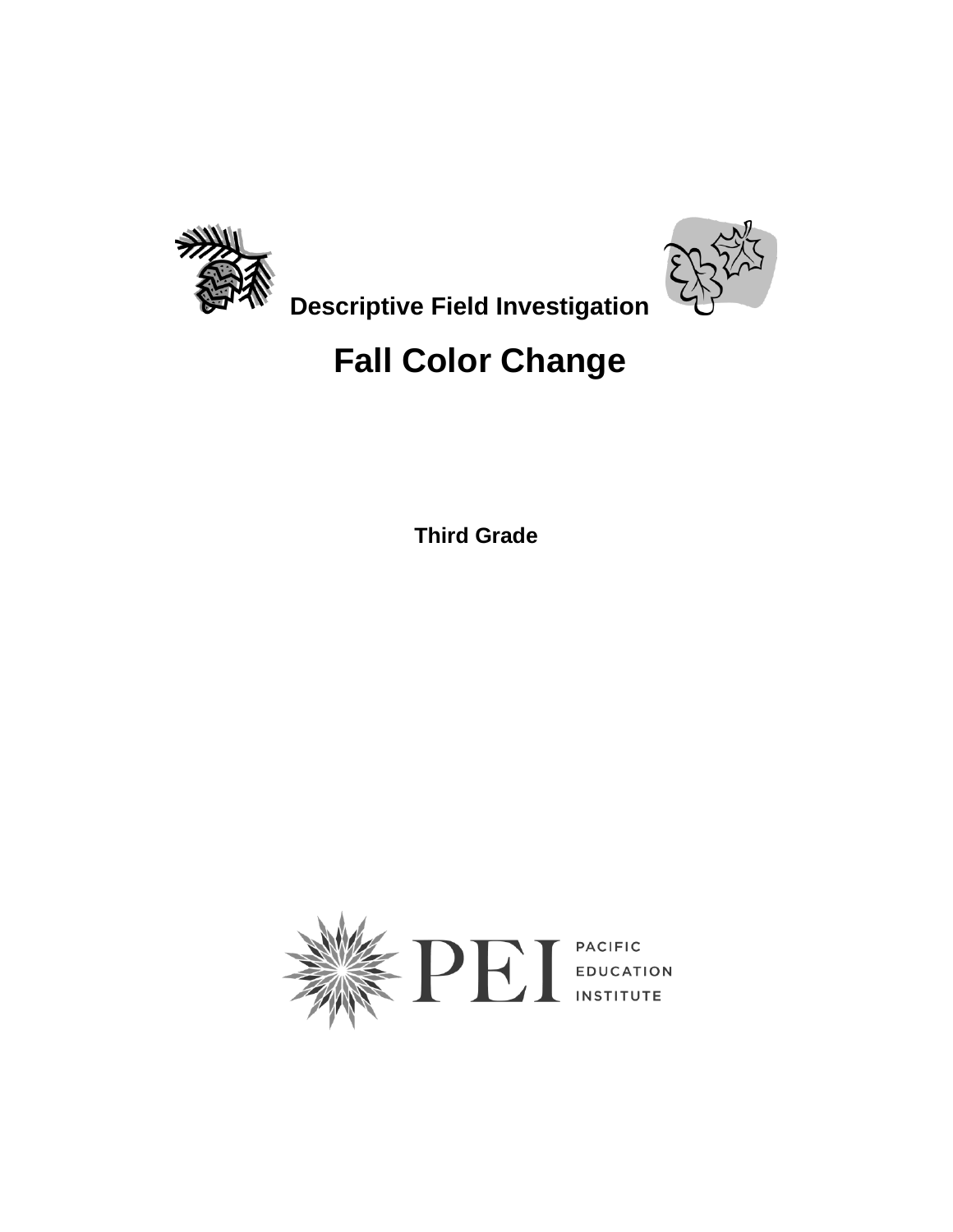

## **Descriptive Field Investigation**

## **Fall Color Change**

#### **Overview**

**Phenomenon** –Leaves Changing Color in the Fall

These lessons are specific to the fall season. Students are introduced to the phenomenon of leaves changing color in the fall. In these three lessons students, 1) observe leaves and sort them by their characteristic to explore the concept that trees' leaves have unique characteristics that help identify the tree and are inherited from their parent tree(s); 2) identify deciduous and evergreen trees, 3) conduct an investigation to observe the hidden pigments in leaves. Students read and/or listen to videos to obtain information about how leaves change color. There are several optional investigations including submitting leaf color and leaf drop data to [www.budburst.org.](http://www.budburst.org/)

#### **Project Learning Tee Lessons**

These lessons are adaptations of Project Learning Tree activities: *Looking at Leaves #64, Name that Tree #68, Signs of Fall #78.*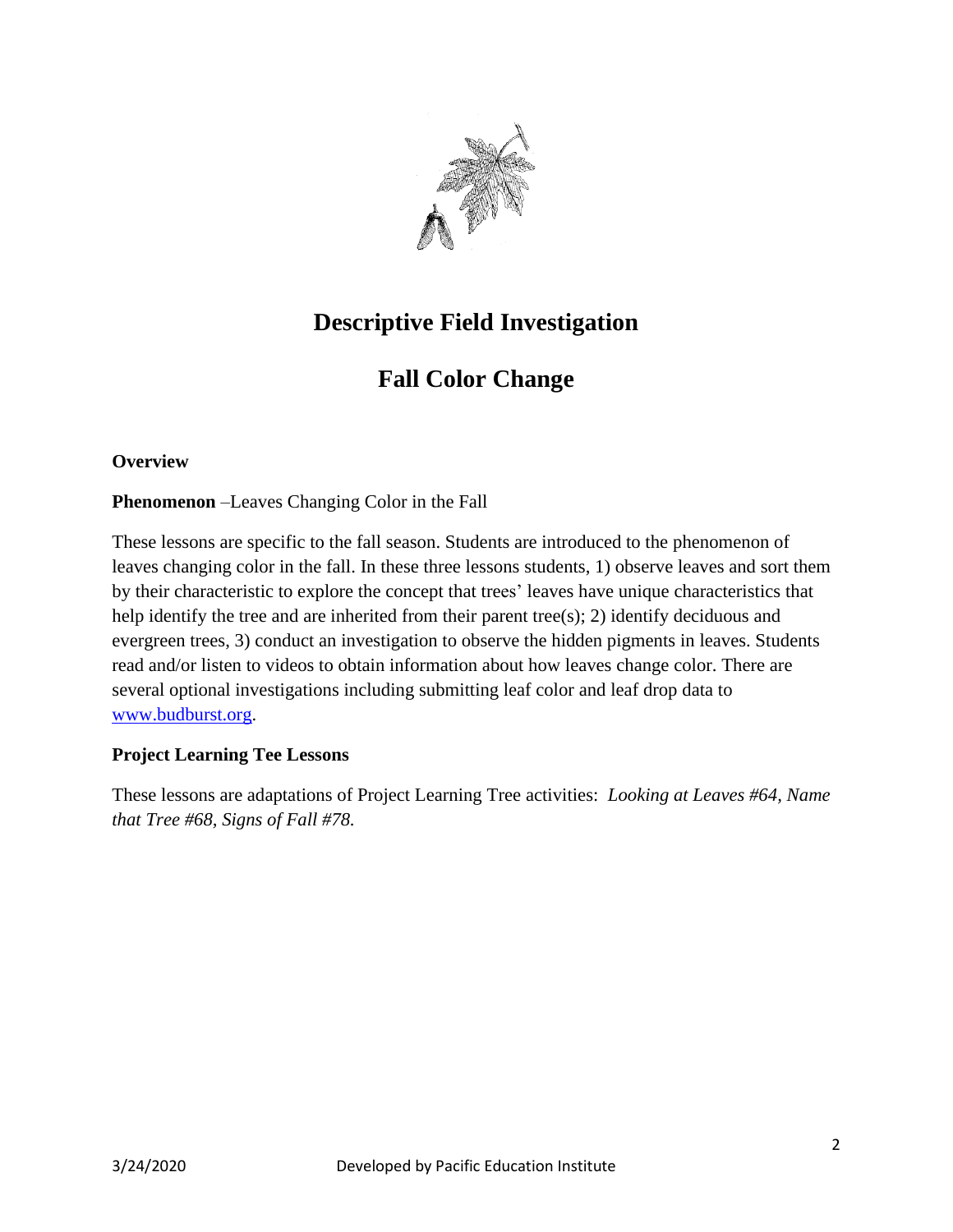#### **Descriptive Field Investigation** - fall color change in leaves

| <b>Dimensions from the Framework</b>                                                                                                                                                                                                                                                                                                                                                                                                                                                                                                                                                                                                                                               | <b>What Students are Doing</b>                                                                                                                                                                                                                                                                                                                                                                                                                                                                                                                                                                                                                                                                                                                  |
|------------------------------------------------------------------------------------------------------------------------------------------------------------------------------------------------------------------------------------------------------------------------------------------------------------------------------------------------------------------------------------------------------------------------------------------------------------------------------------------------------------------------------------------------------------------------------------------------------------------------------------------------------------------------------------|-------------------------------------------------------------------------------------------------------------------------------------------------------------------------------------------------------------------------------------------------------------------------------------------------------------------------------------------------------------------------------------------------------------------------------------------------------------------------------------------------------------------------------------------------------------------------------------------------------------------------------------------------------------------------------------------------------------------------------------------------|
| <b>Science and Engineering Practices</b><br>Asking questions<br>Planning and carrying out investigations<br>$\bullet$<br>Constructing explanations<br>$\bullet$<br>Obtaining, evaluating, and<br>$\bullet$<br>communicating information                                                                                                                                                                                                                                                                                                                                                                                                                                            | Students ask questions when observing trees and leaves for<br>fall color. They carry out investigations categorizing leaves<br>by characteristics, observing trees for fall color, and<br>exploring hidden colors in green leaves. Students construct<br>explanations when they describe that different leaves/trees<br>have different characteristics and why leaves change color.<br>Students obtain and communicate information when they<br>read books and watch videos about why leaves change<br>color and then explain in their own words.                                                                                                                                                                                               |
| <b>Disciplinary Core Ideas</b><br><b>LS3.A: Inheritance of Traits</b><br>Many characteristics of organisms are<br>$\bullet$<br>inherited from their parents. (3-LS3-1)<br>Other characteristics result from individuals'<br>$\bullet$<br>interactions with the environment, which can<br>range from diet to learning. Many<br>characteristics involve both inheritance and<br>environment. (3-LS3-2)<br><b>LS3.B Variation of Traits</b><br>Different organisms vary in how they look<br>$\bullet$<br>and function because they have different<br>inherited information. (3-LS3-1)<br>The environment also affects the traits that an<br>$\bullet$<br>organism develops. (3-LS3-2) | LS3.A When students observe leaves, they discover that<br>leaves have unique characteristics that identify the<br>tree/shrub and are inherited from the "parents". The<br>characteristic of changing leaf color in the fall is both<br>inherited and environmental as students explore how and<br>why deciduous trees change color.<br>LS3.B When students observe leaves, they discover leaves<br>have unique characteristics that identify the tree and are<br>inherited from the "parents". Evergreen trees do not<br>change color in the fall and are green all year long. The<br>characteristic of changing leaf color in the fall is both<br>inherited and environmental as students explore how and<br>why deciduous trees change color. |
| <b>Cross Cutting Concepts</b><br>Patterns<br>$\bullet$<br><b>Cause and Effect</b><br>$\bullet$<br><b>Stability and Change</b><br>$\bullet$                                                                                                                                                                                                                                                                                                                                                                                                                                                                                                                                         | Students look for patterns as they sort leaves by<br>$\bullet$<br>characteristics. They also look for color patterns on<br>deciduous trees when they observe where different<br>colors are on the trees and the leaves.<br>Students explain cause and effect of temperature<br>$\bullet$<br>and day length on tree color and cause and effect of<br>sunlight and green chlorophyll in trees.<br>Students explore how and why leaves change color<br>and trees change overtime.                                                                                                                                                                                                                                                                  |

#### **Next Generation Science Standards-3-Dimensions**

## **English Language Proficiency Standard:**

ELP.2-3.2 participate in grade appropriate oral and written exchanges of information, ideas, and analyses, responding to peer, audience, or reader comments and questions.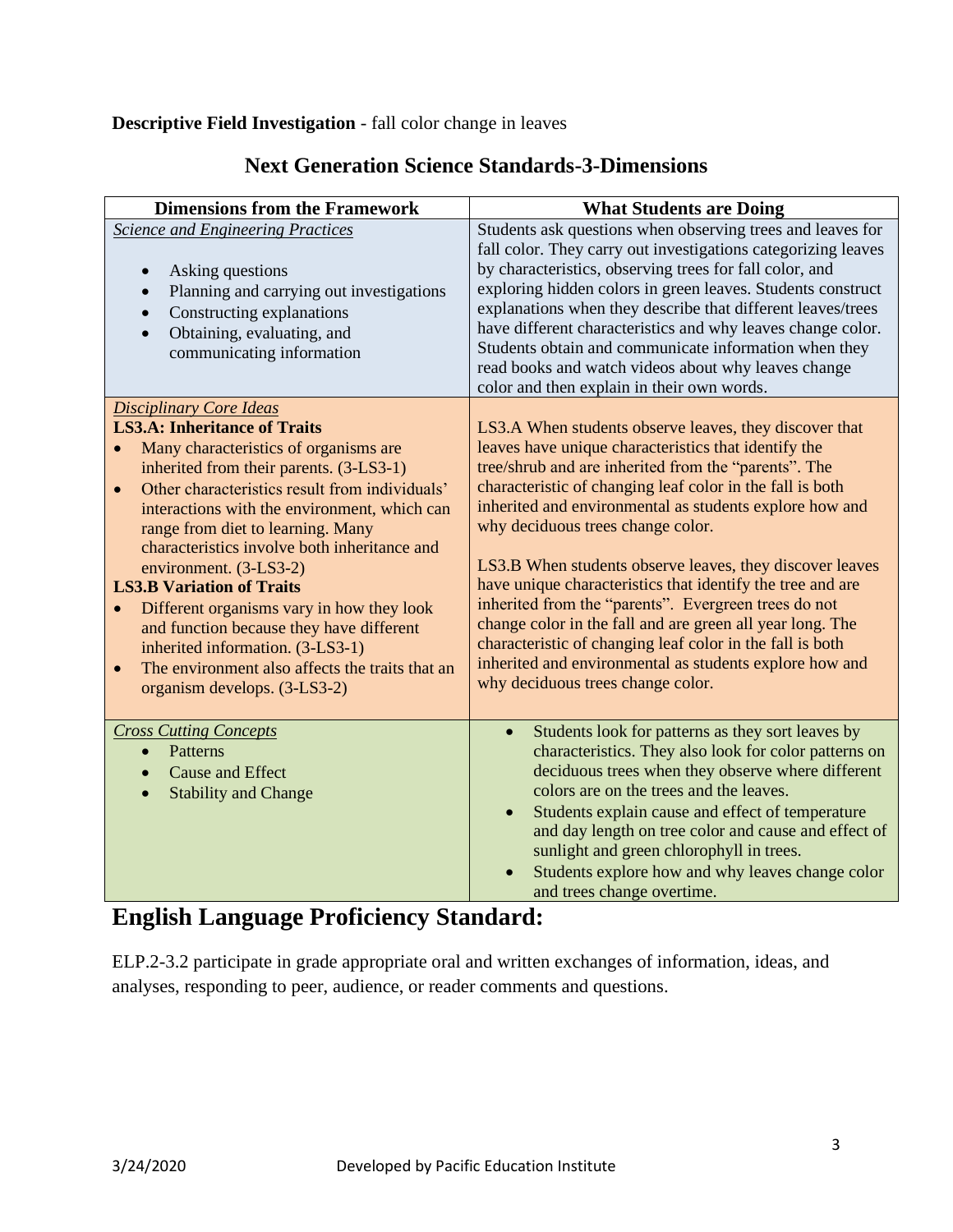#### **Optional Citizen Science Opportunity for this Mini Unit**

The website [www.budburst.org](http://www.budburst.org/) collects data from all over the United States on leaf color change and leaf drop. They are looking for geographical information as well as long term trends and cause and effect relationships. The submission of data is simple and goes well with student observations of fall color change. See lesson 3 for more information. Below is from their website:

#### **Fall into Phenology from [www.budburst.org](http://www.budburst.org/)**

What autumn changes do you notice in the plants in your neighborhood, schoolyard, or community? At Budburst, we are interested in what plants are doing throughout the year so we can understand how plants respond to changes in their environment. *Fall into Phenology* is a fun way for everyone to get outside to observe fall phenological changes around the country. Join us, observe a plant near you, and learn more about the stories plants are telling this fall!

No need to limit your *Fall into Phenology* observations to leaf color and drop. Watch for fall flowers, such as asters, and record first flower, or full flower. Seeds and fruiting abound in the fall months. Report all your phenology observations to your [Budburst](https://accounts.budburst.org/)  [Account.](https://accounts.budburst.org/)

#### **Why Fall into Phenology?**

One of the most frequent requests we get from scientists is for enhanced geographic coverage of observations. The more people we have participating across the country, the better geographic coverage we have, and the more useful the data is to scientists and researchers. Your data can and will be used to look for general trends, or they might be used to double-check and better understand remotely sensed data such as that taken by satellites, or they might be used by high school students tracking relationships between leaf color change and precipitation.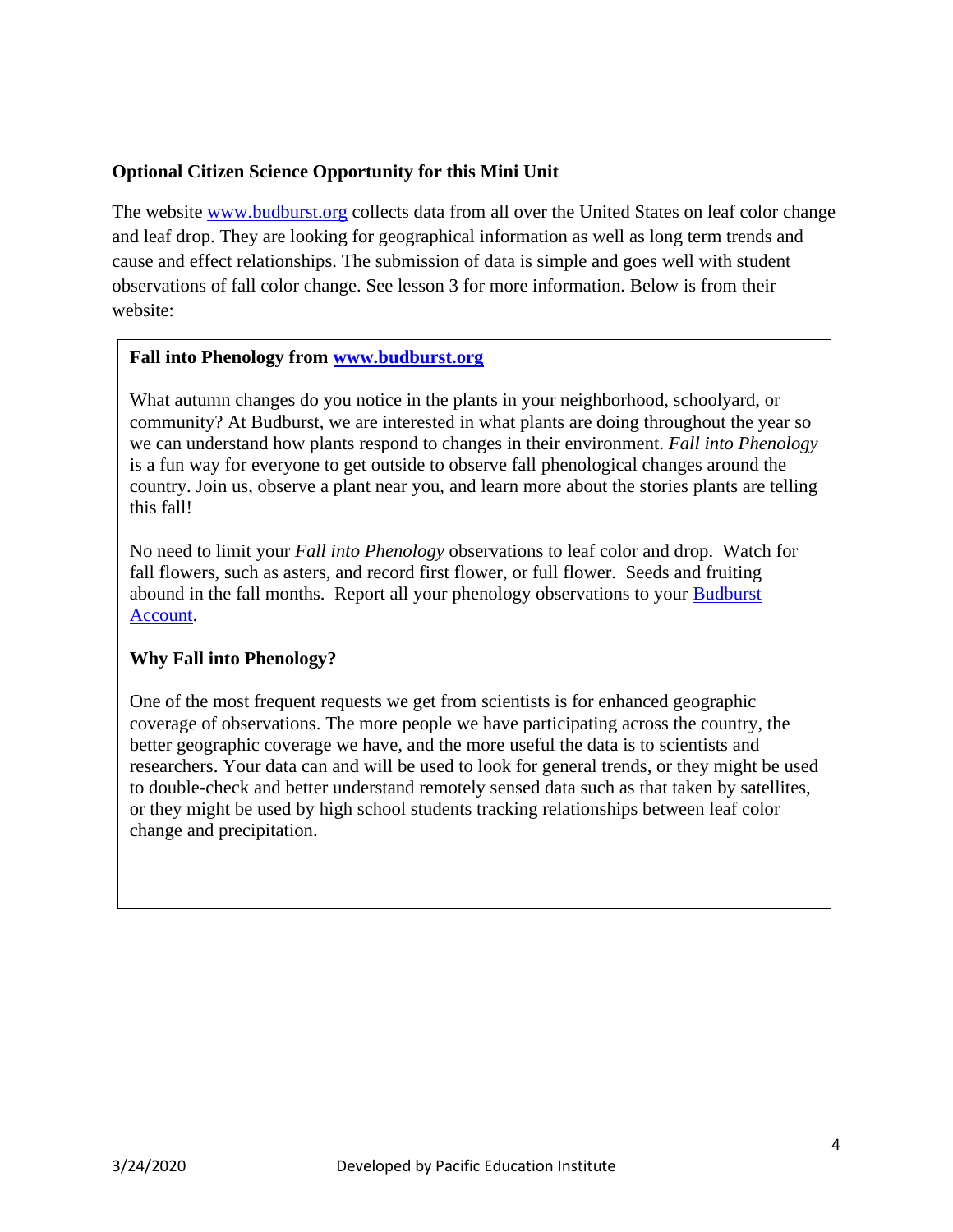## **Lesson 1: Preparing for Descriptive Investigation Fall Color Change**

## **Looking at Leaves**

#### **Objectives**

Students:

- Collect leaves and sort them into groups according to characteristics.
- Explore the concept that there are many types of trees and each type of tree has unique characteristics including leaf shape, size and margins that help identify the type of tree.

**Materials:** *Looking at Leaves*, Project Learning Tree Activity, journals/science notebooks, brightly colored fall leaf or photos, a variety of leaves for students to sort including evergreens. Books (optional) *Look What I Did With a Leaf!* by Morteza E. Sohi and/or *Leaf Man* by Lois Ehlert; *My Favorite Tree: Terrific Trees of North America* by Diane Iverson or *Meeting Trees* by Scott Russell.

#### **Learning Experience**

Students go outside and collect leaves at home and/or in the schoolyard. Students sort leaves by characteristics and then graph the characteristics they observed in the leaves.

**Teacher Note:** If there are not trees to collect in the schoolyard, and to add to the collection of different types of leaves, have students bring leaves from home or collect yourself and bring them in. Leaves can also be laminated after pressing them flat. In the Puget Sound region, we have both evergreen trees that have needles (conifers) and broad-leafed evergreens such as Madrone. In other areas of the state we have tamarack or larch that are deciduous conifers.

#### **Engage**

- 1. Ask students what they like best about fall. Have them turn and talk and then share. When they cite" leaves on trees turning color and falling", share with them a beautiful colored leaf or a photo of amazing fall color and let them know that they are going to study the phenomenon of color changing in trees and shrubs in the fall.
- 2. Tell them that first they need to look at different types of leaves. Remind them that every leaf has a unique shape and characteristics that identify what type of tree it comes from. Trees and shrubs inherit or get their unique shape and other characteristics from their "parent" trees.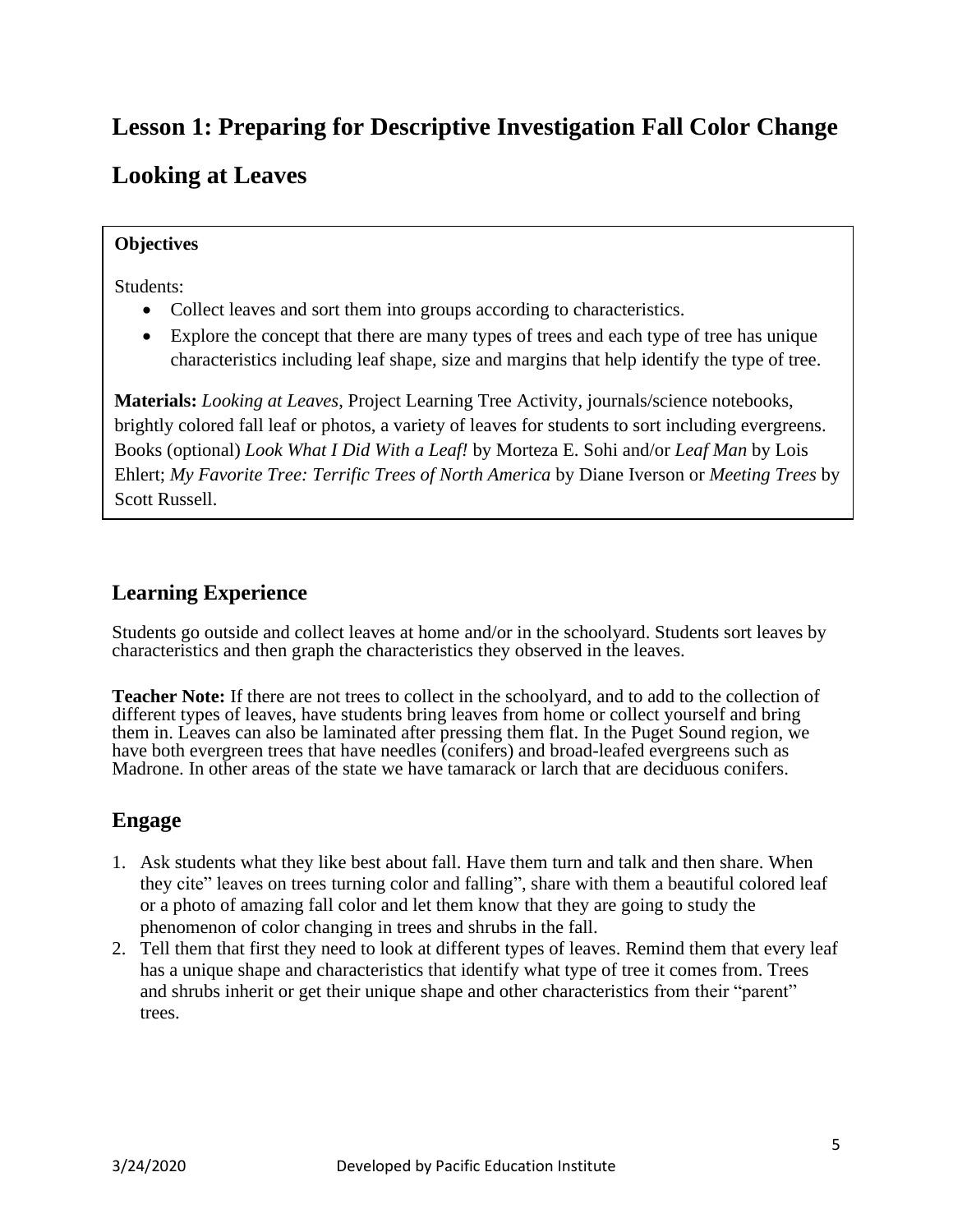#### **Explore**

- 1. Have students go outside and collect leaves 3-5 different types and 2 leaves of each type per student. Have students collect leaves from as many different trees as possible. Perhaps limit groups to assigned areas to create better distribution of leaf types.
- 2. Place all the leaves on a table according to type and keep schoolyard leaves separate from those brought in from off campus.
- 3. Have students count how many different types of leaves they found both in the schoolyard and leaves that were brought from home (diversity).
- 4. Now have students in pairs or small teams take 8-10 different types of leaves (including evergreens) and sort them into 2-3 groups according to characteristic they choose.
- 5. Have students share out how they sorted their leaves and make a class record.

### **Explain**

1. Students now construct graphs using a variety of the leaf characteristics identified. Students could do this in teams or as a class using all of the types of leaves brought in and collected. Because students will be observing and investigating color, this should be one of the characteristic students graph.

Graphing leaf characteristic options:

- a. How many leaves are different colors-yellow, red, orange, brown, green?
- b. How many leaves have different shapes- oval, round, heart, needle, hand?
- c. How many leaves are different sizes-smaller than or greater than 3 inches, or other size classes?
- d. How many leaves have smooth edges vs jagged edges?
- 2. Debrief the characteristic of color, by giving students information about the terms deciduous and evergreen. Have students write in their journals/notebooks the definition of deciduous and evergreen.
- 3. Have the class discuss using think, pair, share strategy how leaf characteristics help us identify trees and shrubs.

#### **Elaborate**

- 1. Have each student find the name of the tree of one of the leaves using tree ID books or the internet. Leafsnap is an app for tree and shrub ID. The website <https://www.pltwa.com/forest-resources.html> provides a bibliography of books.
- 2. Have students create leaf pictures after pressing the leaves. *Look What I Did With a Leaf!* by Morteza E. Sohi and *Leaf Man* by Lois Ehlert are great for inspiration.
- 3. Optional: Read *My Favorite Tree: Terrific Trees of North America* by Diane Iverson or *Meeting Trees* by Scott Russell.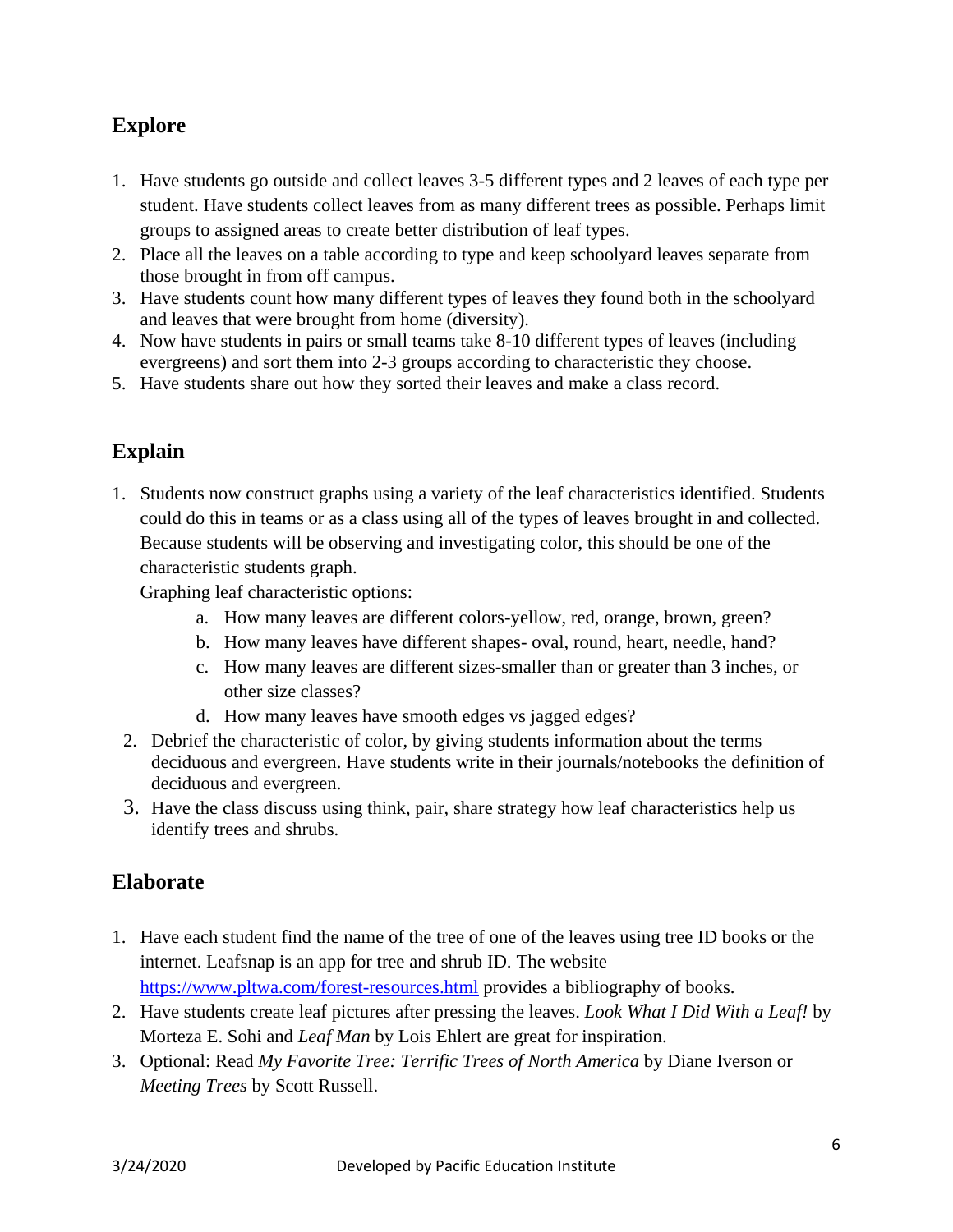#### **Evaluate**

- 1. Give each student 2 different leaves to compare and contrast using a Venn diagram or a box and T chart (see student pages: **Comparing and Contrasting 2 Types of Leaves**). Ask them to answer the question, "How are these leaves alike and different?"
- 2. Give students the **3,2,1 Reflection** page from the reflection and assessment section. Have students write three ideas they have learned, two ideas they are wondering about and one question that they have. You could use these reflections to check for understanding and inquiries the students have to connection to lesson 2 and 3.

#### **Lesson 2- Descriptive Investigation- Fall Color Change**

#### **Objectives**

Students:

- Observe color changes on trees and shrubs and record observations using drawings.
- Obtain information about how leaves change color through reading and a video.

**Materials:** compass, markers or crayons in greens, yellow, oranges, reds; paint chips (optional); journals/science notebooks. Reading material: *Why Do Leaves Change Color*? by Betsy Maestro; *How Leaves Change* by Sylvia Johnson, *Sky Tree* by Thomas Locker.

#### **Background**

Read *How Leaves Change* by Sylvia Johnson or background information in the Project Learning Tree "Signs of Fall" activity to gain knowledge about how and why leaves change color.

#### **Engage**

- 1. Remind students of the characteristic of color.
- 2. Bring in some evergreens both with needles and broadleaves, if available, to demonstrate for students. Review the terms deciduous and evergreen.
- 3. Have student draw what they think a deciduous tree looks like in the fall using the student page **What do deciduous trees look like in the fall? (tree).** You will use this page twice, once before the students go outside and once after and use the pictures for a comparison.
- 4. Inform students they are going outside to observe a deciduous trees that have fall color to answer the question: *What do deciduous trees look like in fall?*

#### **Explore**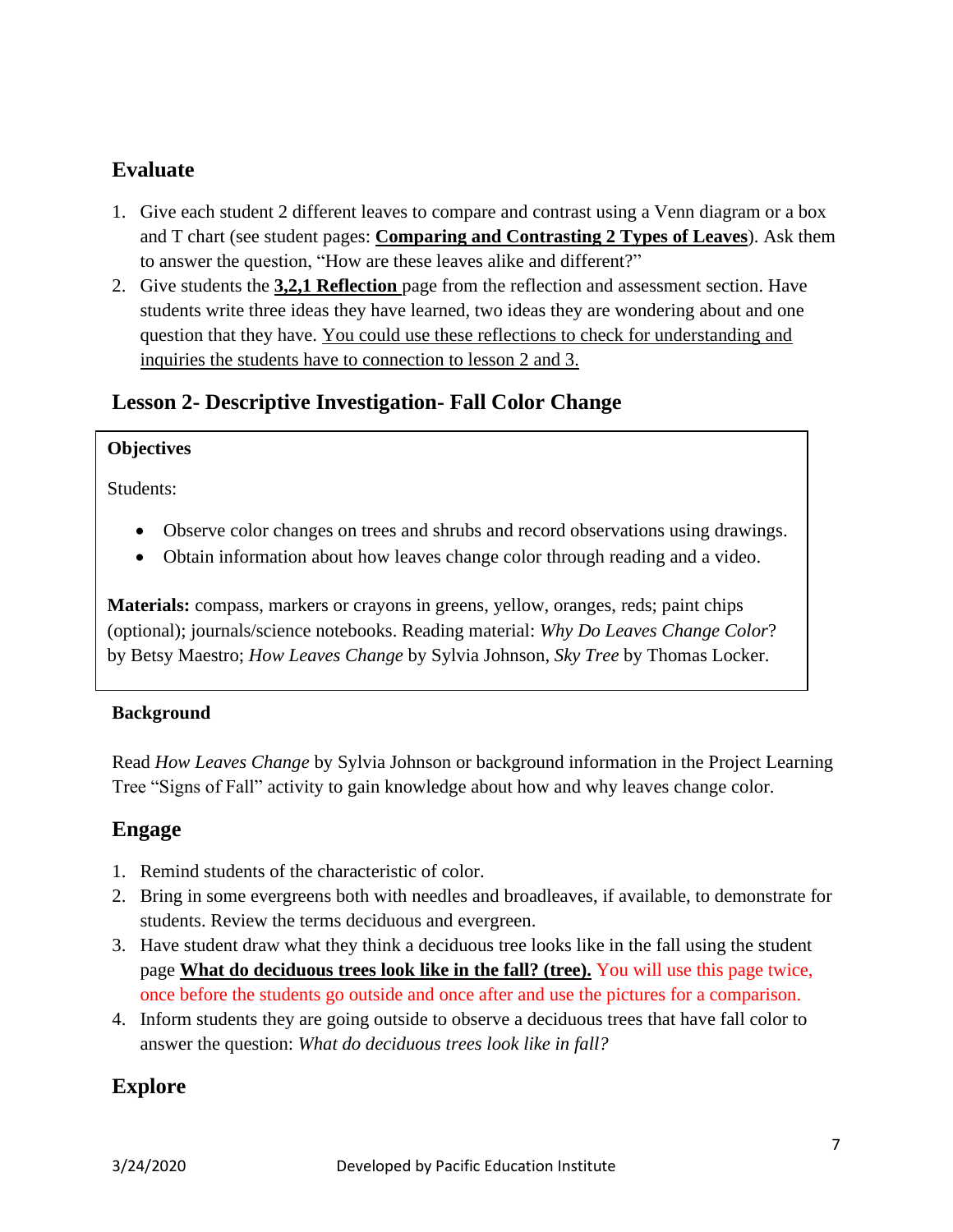- 1. Take students outside to observe a tree that is changing color. Ask the questions:
	- Is the tree all one color?
	- If not, where are the different colors on the tree?
	- If there is still green on the tree is it all the same shade of green? (darker-light areas)
- 2. Have students observe another tree if possible and answer the same questions.
- 3. Ask students to draw either of the trees accurately capturing where the color is found on the student page **What do deciduous trees look like in the fall? (tree)**. Optional: have students draw and label the colors to fill in back in the classroom. Students could also use paint chips to match colors they observe.
- 4. Have students collect a colorful leaf, if possible, and ask these questions:
	- Is the leaf all one color?
	- If not, where does the color change on the leaf?
	- Is the leaf the same color top and bottom?
- **5.** Ask students to draw, color and label their leaf on the student page **What do deciduous trees look like in the fall? (Leaf)**

#### **Explain**

- 1. Have students place their tree drawings around the room or share in groups. Ask students to discuss the following questions doing a pair - share:
	- a. Is the tree all one color?
	- b. If not where are the different colors on the tree?
	- c. If there is still green on the tree is it all the same shade of green? (darker-light areas)
- 2. Have students brainstorm reasons they think the tree is not all one color and have them record their ideas in their journals/notebooks.
- 3. Read *Why Do Leaves Change Color*? by Betsy Maestro or have students read it themselves if there are enough copies.
- 4. Have students watch a video about why leaves change color. Here are some suggestions:

[https://www.youtube.com/watch?v=cyj7kyYX\\_gQ](https://www.youtube.com/watch?v=cyj7kyYX_gQ%20) <https://www.youtube.com/watch?v=Xk4-6II8l5Q> <https://www.youtube.com/watch?v=UuTrDnzmMxY> <https://www.scientificamerican.com/video/why-do-autumn-leaves-change-color-2013-10-03/>

- 5. Ask the following questions again with a think pair share strategy:
	- a. What environmental changes occur in the fall to signal changes in deciduous trees' leaves? The change in light tells deciduous trees to get ready for winter.
	- b. Some types of trees (inherited by their parents) develop red color in their leaves in the fall. What caused the bright red/purple to form in leaves? (The red/purple in leaves is brighter when days are sunny, and nights are cool).
	- *c.* Thinking about the tree you observed and drew ask students, *"do you think different parts of the tree get different amounts of light?"*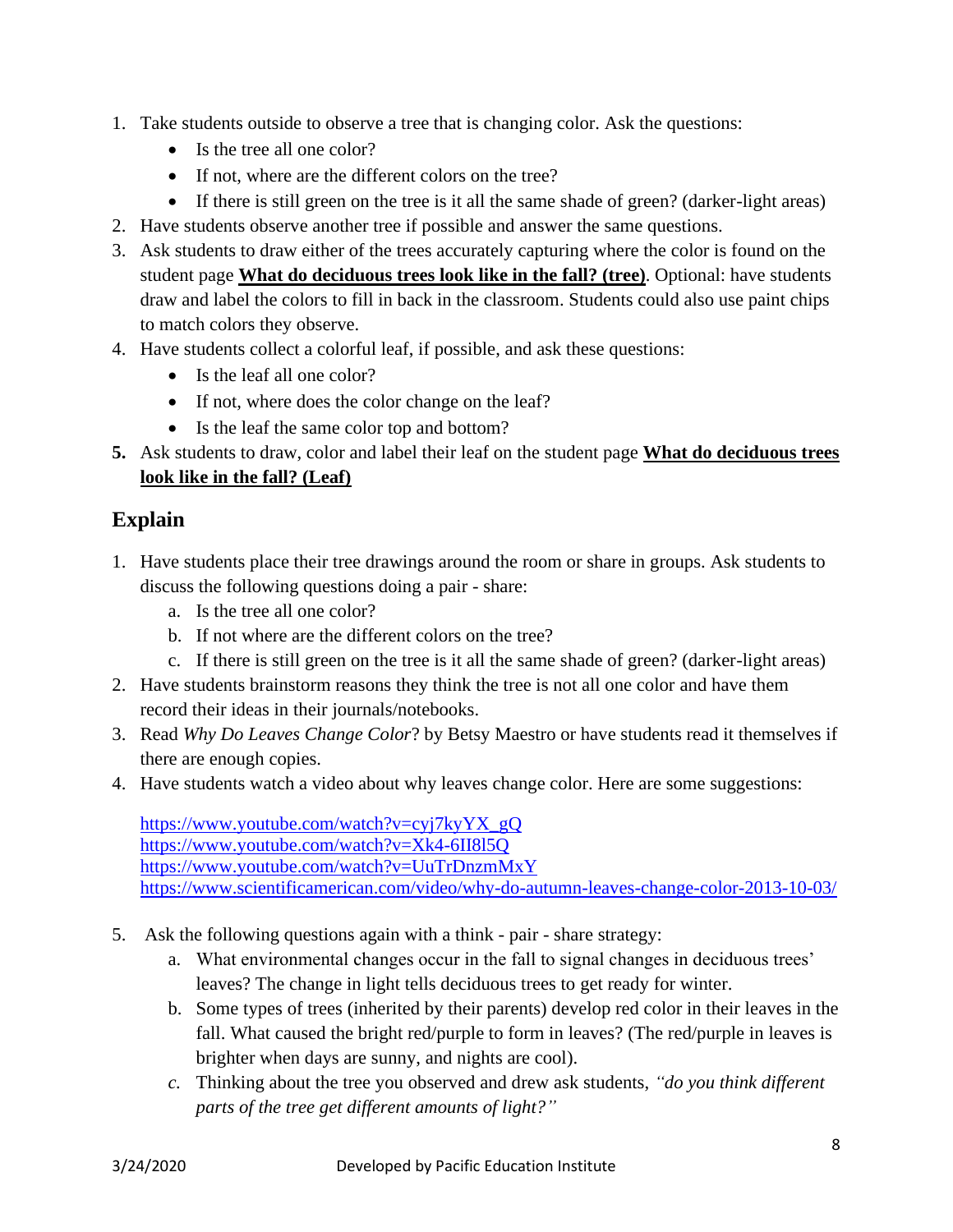- d. Were some leaves shaded by other leaves? Are some parts of trees shaded by other trees or buildings?
- 6. Ask students to describe, in their own words, the changes that cause leaf color in the fall? (page 23 of *Why do Leaves Change Color?*).

#### **Elaborate**

- Have students compare their first tree to the second tree they drew outside.
- Have students write a poem using the words describing the tree.
- Have students press leaves or do other leaf art.
- Read *Sky Tree* by Thomas Locker

#### **Evaluate**

- Evaluate student drawings for details and accuracy.
- Evaluate student answers to questions particularly to what causes leaf changes to occur using the student page **Questions to Evaluate**.

#### **Lesson 3-Fall Color Change Investigations**

#### **Objectives**

Students:

- Investigate the hidden color of leaves.
- Optional: conduct a comparative investigation counting deciduous and evergreen trees in the schoolyard or in a local park.
- Optional: observe fall color and/or leaf drop [http://budburst.org/projects/fall](http://budburst.org/projects/fall-phenology)[phenology](http://budburst.org/projects/fall-phenology) and submit data to site.

**Materials:** Painter's tape; journals/notebooks; optional - potted plants such as chrysanthemums; and aluminum foil if you do "hidden colors" in classroom instead of outdoors.

**Teacher Notes:** Find low-hanging leaves in the schoolyard where students can place their tape. This investigation works best when choosing leaves that are deciduous and in the sun.

For the comparison of deciduous vs. evergreen trees in the schoolyard plan a route so your class can view the entire campus.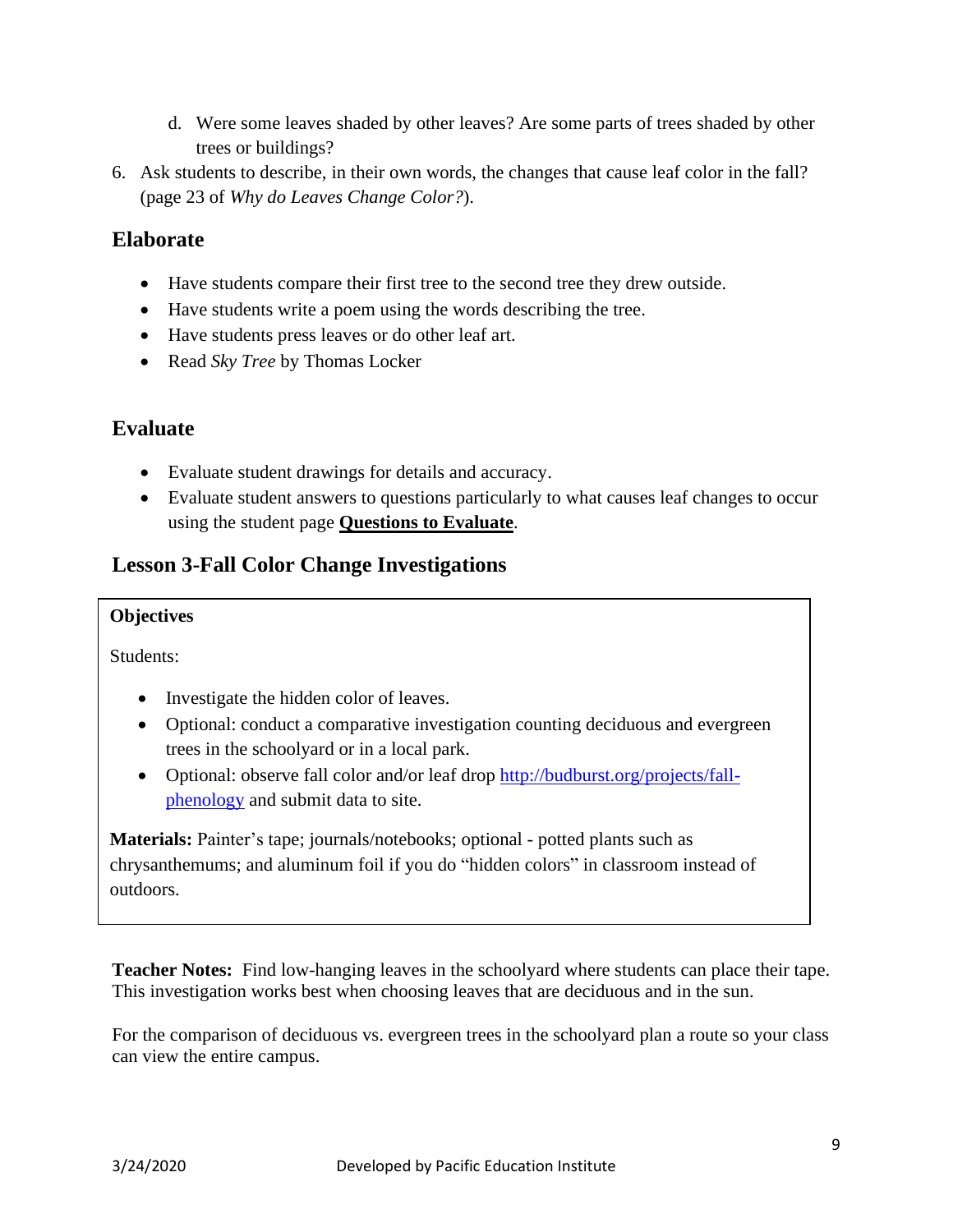There is an opportunity here for citizen science by submitting leaf color and/or leaf drop data to [http://budburst.org/projects/fall-phenology.](http://budburst.org/projects/fall-phenology)

#### **Background**

During Lesson 2 the class explored why and how leaves change color in deciduous trees/shrubs. Now students do an investigation to see the hidden colors in leaves. Students have an opportunity to do a simple comparative investigation of types of trees in the schoolyard. The other opportunity is for students to observe leaf color and leaf drop and submit their data to a national data bank demonstrating the importance of data when collected over time.

#### **Engage**

- 1. Review with students what they have just learned about how leaves turn color and tell them they are now going to do an investigation looking for the hidden colors in leaves.
- 2. If conducting the optional investigation, read the *Fall into Phenolog*y article and explain to students how this data is collected all over the United States, and over time, so scientists can explore trends of changes happening in the environment.

#### **Explore**

#### **First Investigation: Hidden Colors**

- 1. Inform students they are going to put tape on green leaves to see what happens over the next few days. They are answering the question, "*What happens to the color of a leaf when it doesn't get light?".*
- 2. Take students outside to the previously identified, low-hanging leaves and have teams or the class put painter's tape on the them.
- 3. Have students draw and record in their journals/notebooks what they did along with the date, time and weather.
- 4. After 5-7 days remove the tape and observe and record what has happened to the color.
- 5. **Optional** investigation of hidden leaf color in the classroom.
	- a. Students record the color of leaves, using paint chips works well for this.
	- b. Students place aluminum on 3-5 leaves of a chrysanthemum, waits a week and makes observations to record in their journal/notebooks.

#### **Second Investigation: Comparing the number of Deciduous vs Evergreen Trees in the Schoolyard or Park**

- 1. Explain to students they are going to answer the question, "*Are there more deciduous trees or evergreen trees in the schoolyard (or local park)?".*
- 2. Take a walk around the schoolyard and have students count the deciduous and evergreen trees (or shrubs) in the schoolyard and record. If the class is visiting a local park, explain to students that because they can't count all the trees in the park you are going to sample the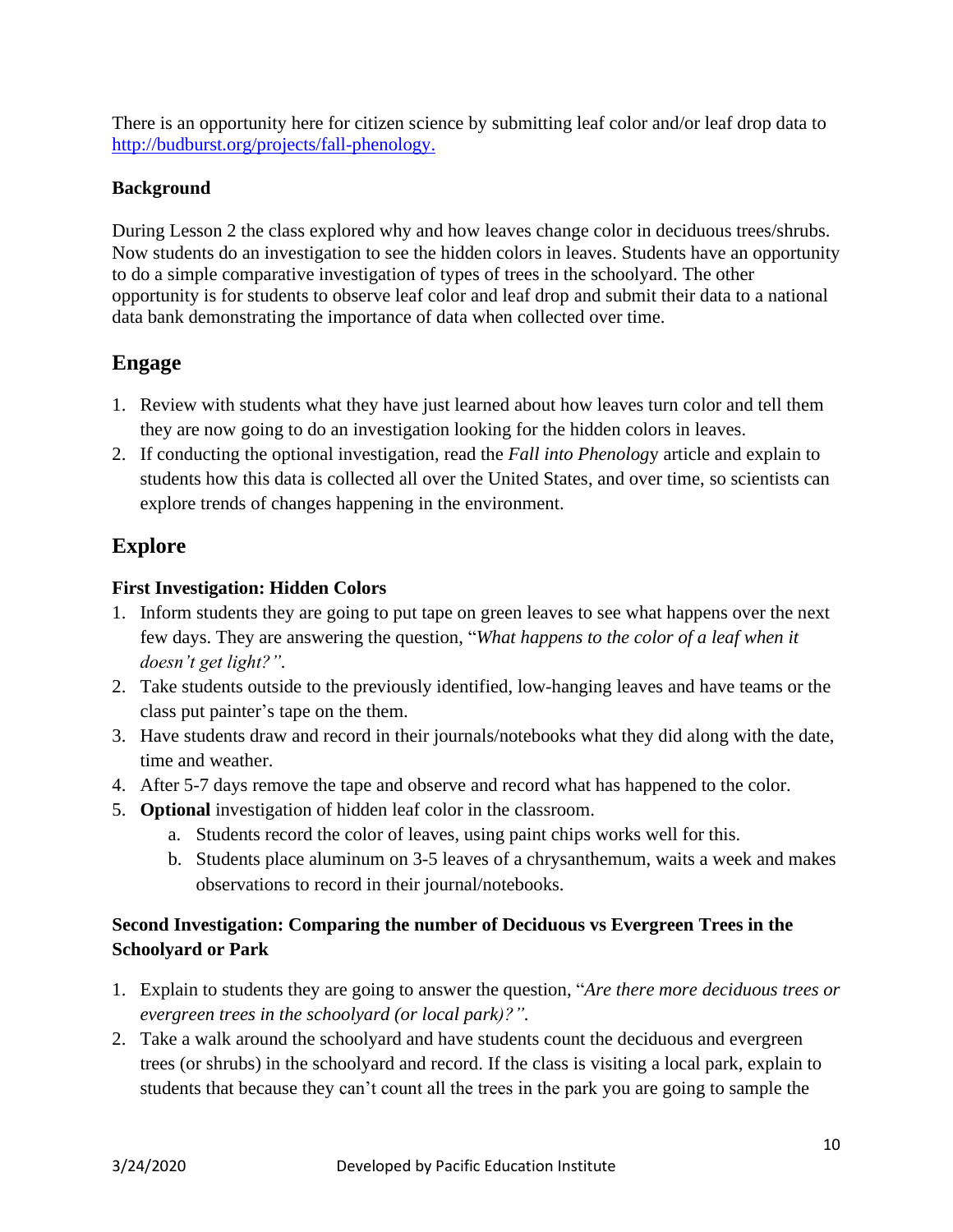trees in the park. Stop 2-3 times in the park and have students count the deciduous and evergreen trees along the trail.

**Comparative Question:** *Are there more deciduous or evergreen trees in the schoolyard (or local park)*?

| # Evergreen Trees | # Deciduous Trees |
|-------------------|-------------------|
|                   |                   |
|                   |                   |

#### **Third Investigation: Citizen Science - Observations of Tree Color and/or Leaf Drop for Budburst.org**

**Teacher Note:** Collect one-time data to submit to **www.budburst.org.** You will need to know the name of the tree and its location (latitude and longitude from your phone). These questions will need to be answered online. You might want to choose several trees. <http://budburst.org/index.php/educators/four-steps-using-budburst-your-classroom> and [http://budburst.org/projects/fall-phenology.](http://budburst.org/projects/fall-phenology) See teacher resources for more information.

#### **Leaves changing color:**

**\_\_\_\_ No** leaves have changed color

- **Early:** Only a few leaves have changed color (less than 5%)
- \_\_\_\_ **Middle:** Many leaves have changed color
- \_\_\_\_ **Late:** Most leaves have changed color (over 95%)

#### **Leaves dropping:**

- **\_\_\_\_ No** leaves have dropped
- **Early:** Only a few leaves have dropped (less than 5%)
- \_\_\_\_ **Middle:** Many leaves have dropped
- \_\_\_\_ **Late:** Most leaves have dropped (over 95%) fallen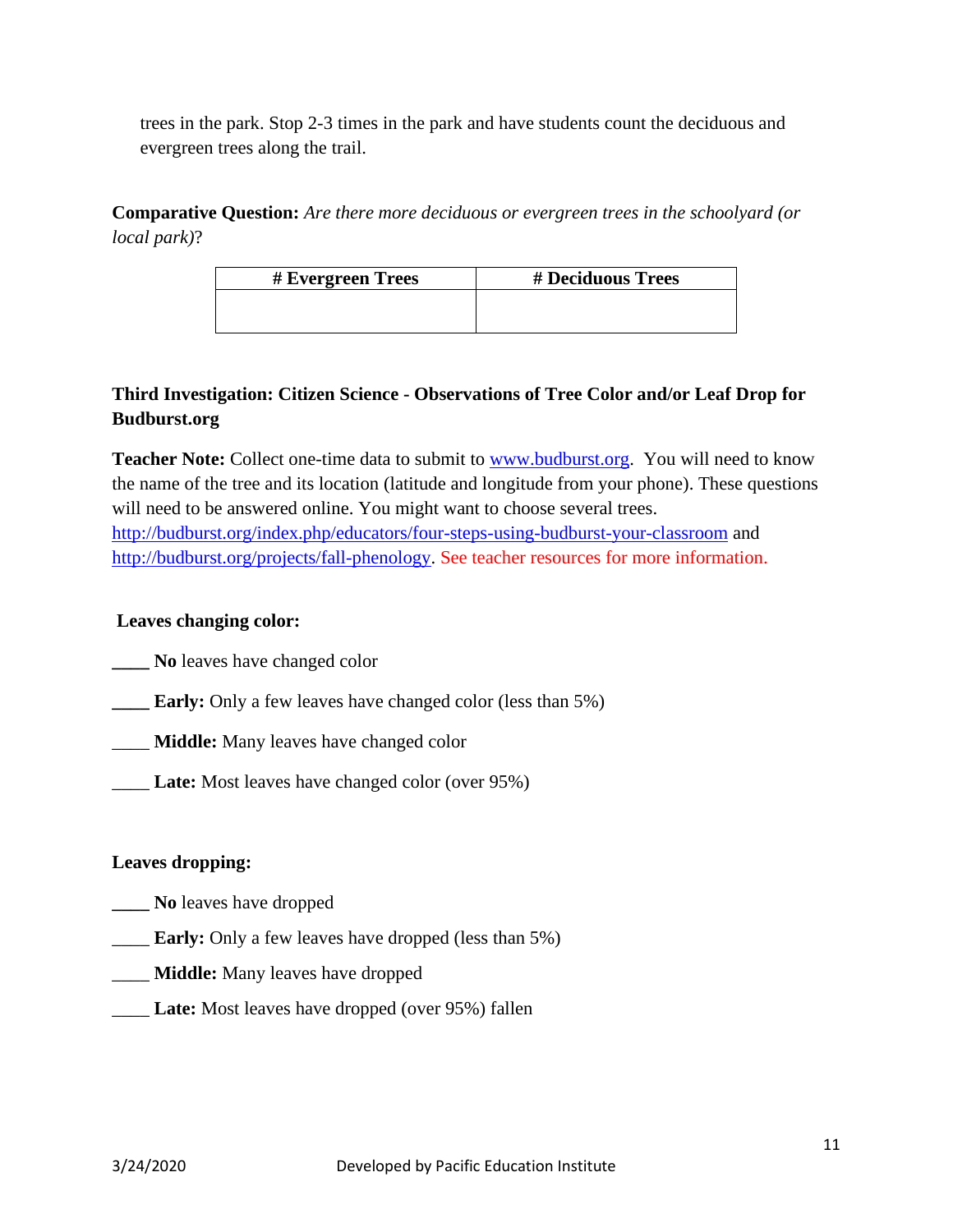#### **Explain**

#### **First Investigation: Hidden Colors**

- 1. Back in the classroom have student draw one of the leaves that has changes color.
- 2. With either the outdoor or indoor investigation, have students answer the investigative question, "W*hat happens to leaf color or when the leaf doesn't get light?"* making a claim with evidence and reasoning using the assessment and reflection page **Leaf Color Change CER**. This will assess progress towards standard 3-LS3-1. See rubric for scoring

#### **Second Investigation: Comparing number of Deciduous vs Evergreen Trees in the Schoolyard or Park**

- 1. Have students discuss in small groups the question, "a*re there more deciduous trees or evergreen trees in the schoolyard (or local park)?"*
- 2. Ask students to write an answer to the question; "*are there more deciduous trees or evergreen trees in the schoolyard (or local park)?"* supporting that answer with the data they collected. (claim and evidence) **Example:** *There were more evergreen trees in the schoolyard than deciduous trees. We counted 10 evergreens and only 5 deciduous trees.*

#### **Optional: Third Investigation-Observations of Tree Color and/or Leaf Drop for Budburst.org**

- 1. Have students discuss why they think scientists want and use this "citizen science" data. Use think, pair, share strategy or other. Students write their ideas in the journals/notebooks.
- 2. Have students analyze data from the budburst website.

#### **Elaborate**

Students could do pigment chromatography of leaves to see the color inside them. Project Learning Tree, *Signs of Fall* activity.

#### **Evaluate**

#### **First Investigation: Hidden Colors**

- 1. Evaluate students' drawings/descriptions of the color changes after removing the tape.
- 2. Evaluate students' constructed explanations answering the question, "*What happened to the leaf's color when the leaf doesn't get light?"*

#### **Second Investigation: Comparing number of Deciduous vs Evergreen Trees in the Schoolyard or Park**

Evaluate the claim and evidence statements from the question: "*Are there more deciduous trees or evergreen trees in the schoolyard (or local park)?"*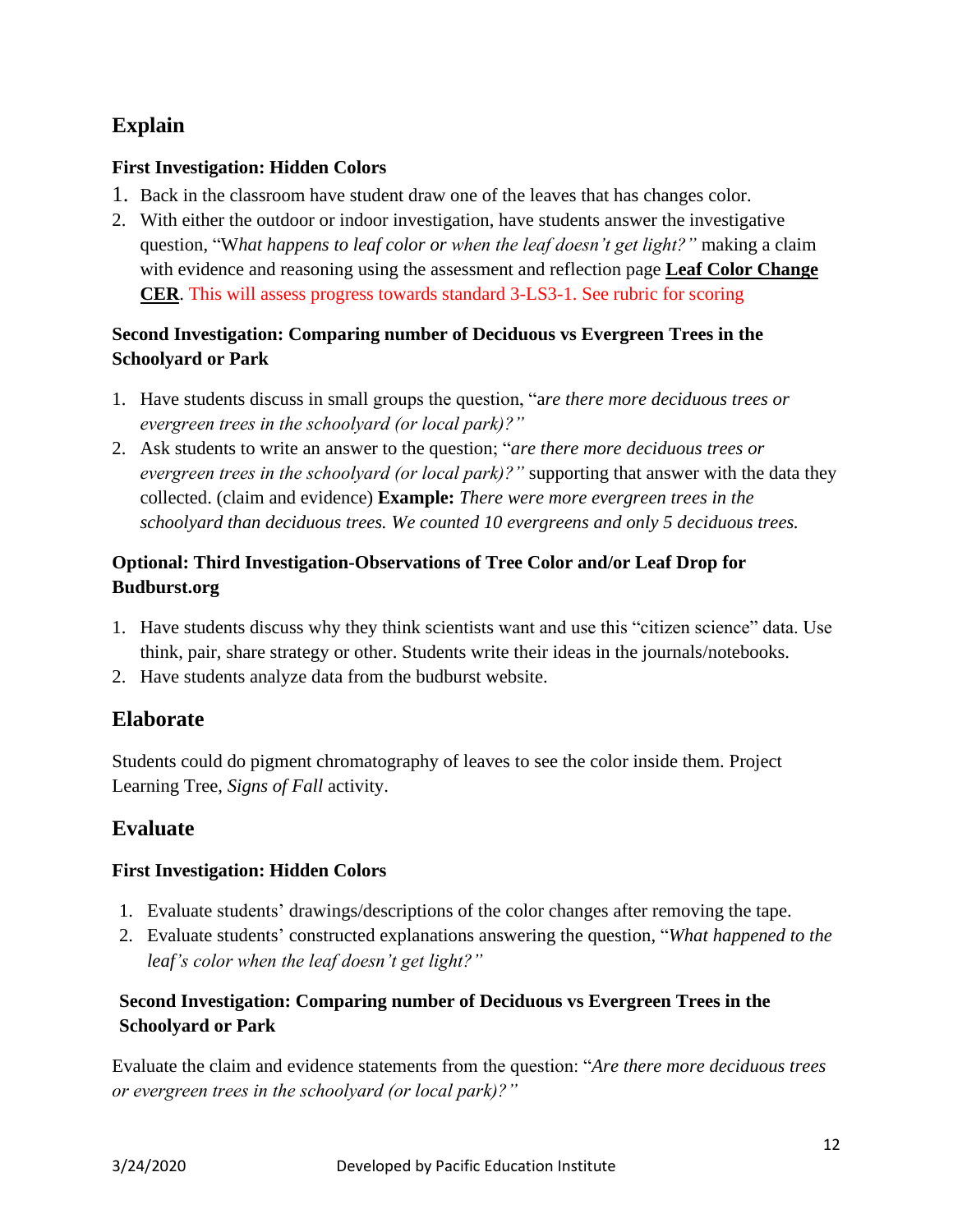



## Fall Color

Student Pages

## Name: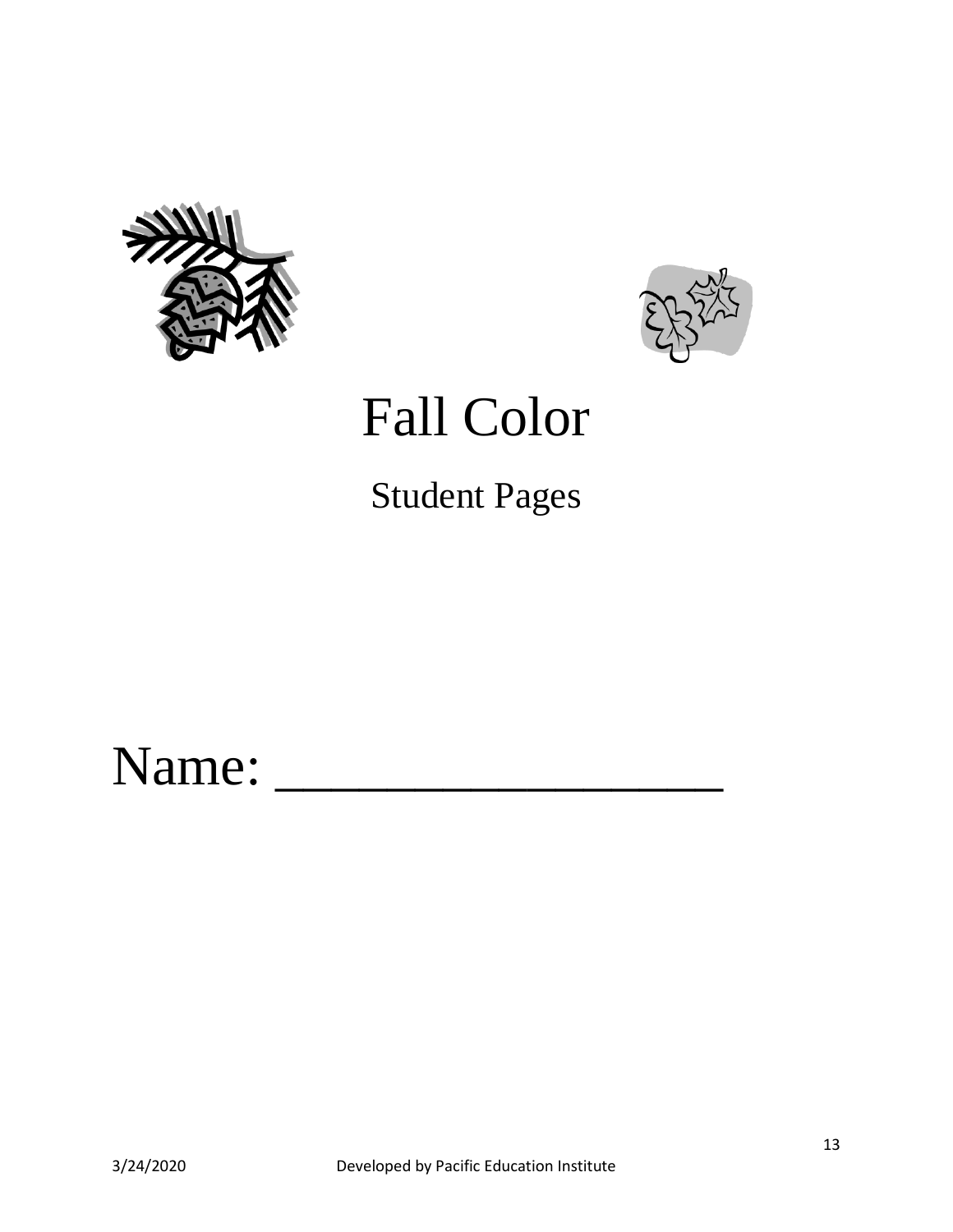## **Compare and Contrasting 2 types of leaves**

**Are these leaves more alike or different? Find the tree/shrub your leaves came from.**

### **Similarities**

| <b>Differences</b> |                   |  |  |  |
|--------------------|-------------------|--|--|--|
| Leaf 1             | Leaf <sub>2</sub> |  |  |  |
|                    |                   |  |  |  |
|                    |                   |  |  |  |
|                    |                   |  |  |  |
|                    |                   |  |  |  |
|                    |                   |  |  |  |
|                    |                   |  |  |  |
|                    |                   |  |  |  |
|                    |                   |  |  |  |
|                    |                   |  |  |  |
|                    |                   |  |  |  |
|                    |                   |  |  |  |
|                    |                   |  |  |  |
|                    |                   |  |  |  |
|                    |                   |  |  |  |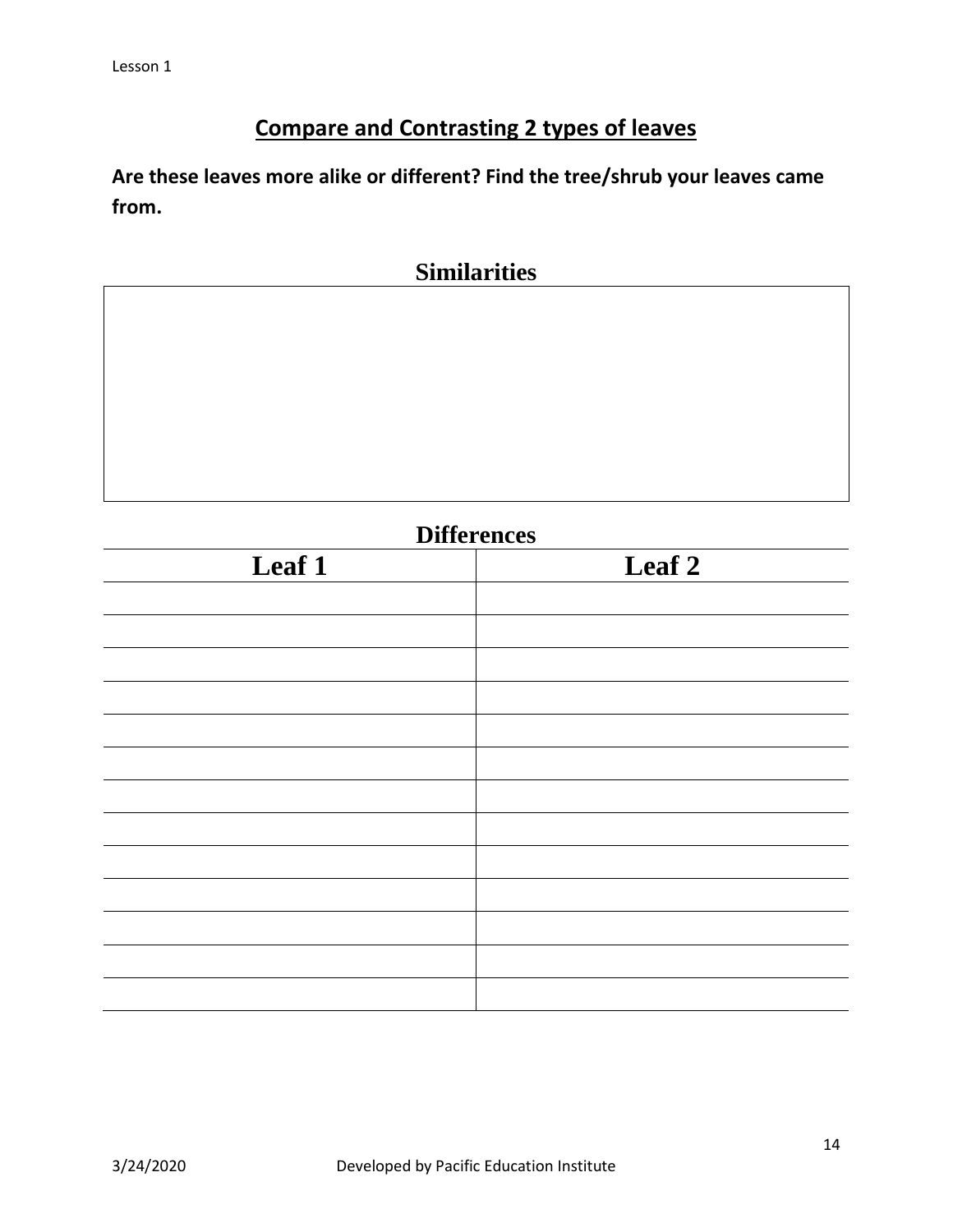## *What do deciduous trees look like in fall?*

## **Draw and Color your tree**

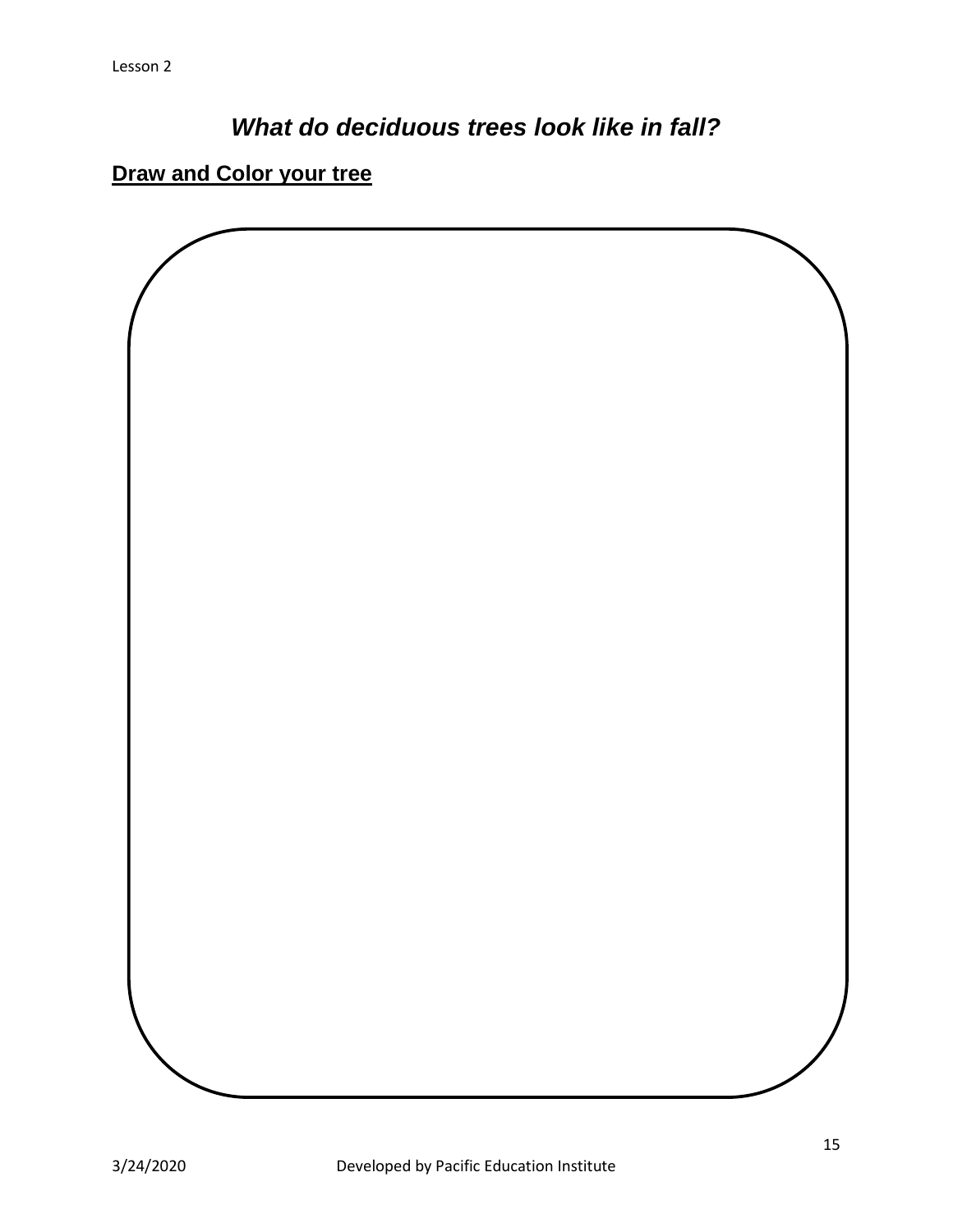**What do deciduous tree look like in the fall?**

## **Draw and color your Leaf**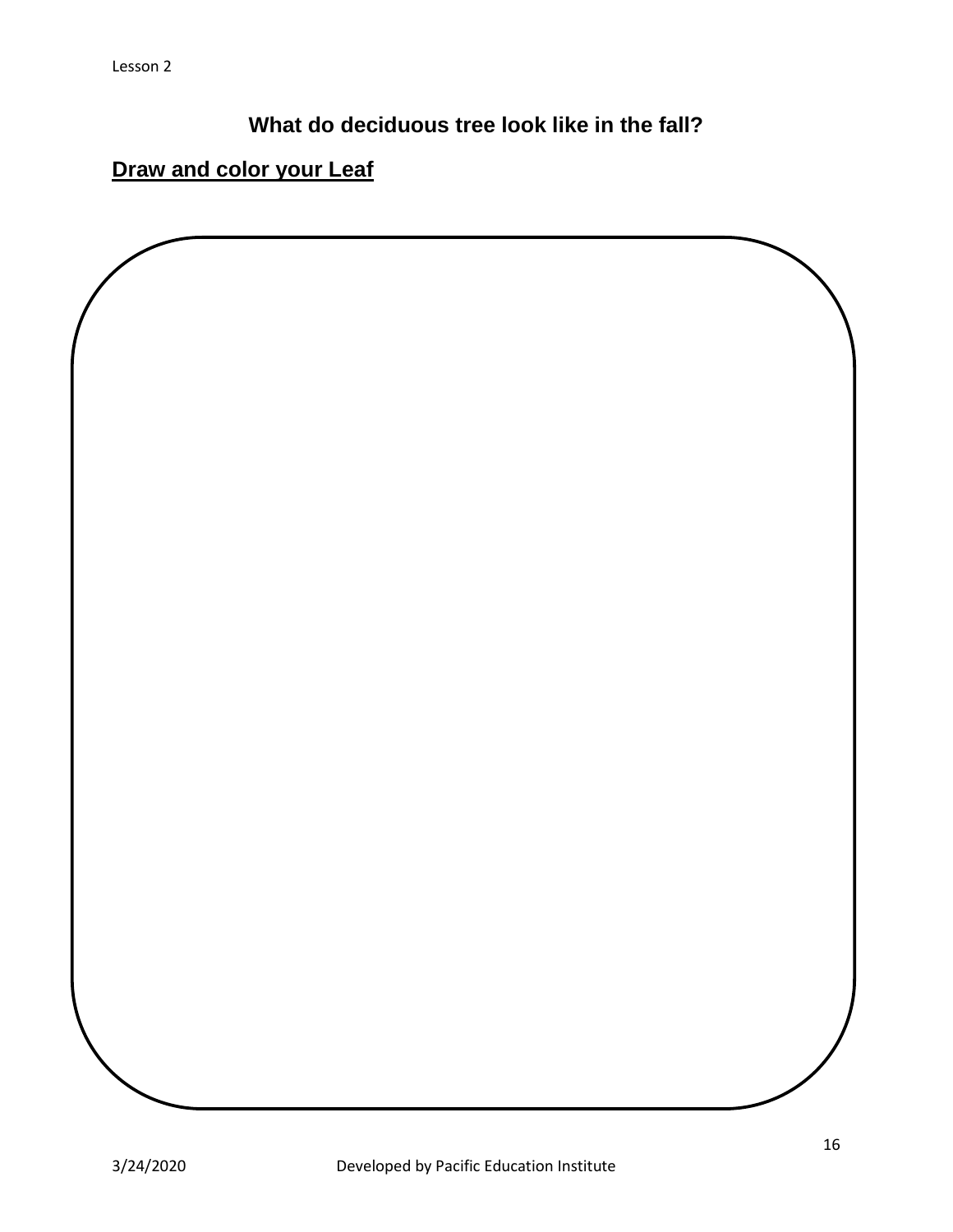## *Fall Color Change*

## *What do deciduous trees look like in fall?*

#### **Questions to Evaluate:**

1. Describe the terms deciduous and evergreen.

2. What environmental changes occur in the fall to signal changes in deciduous trees' leaves?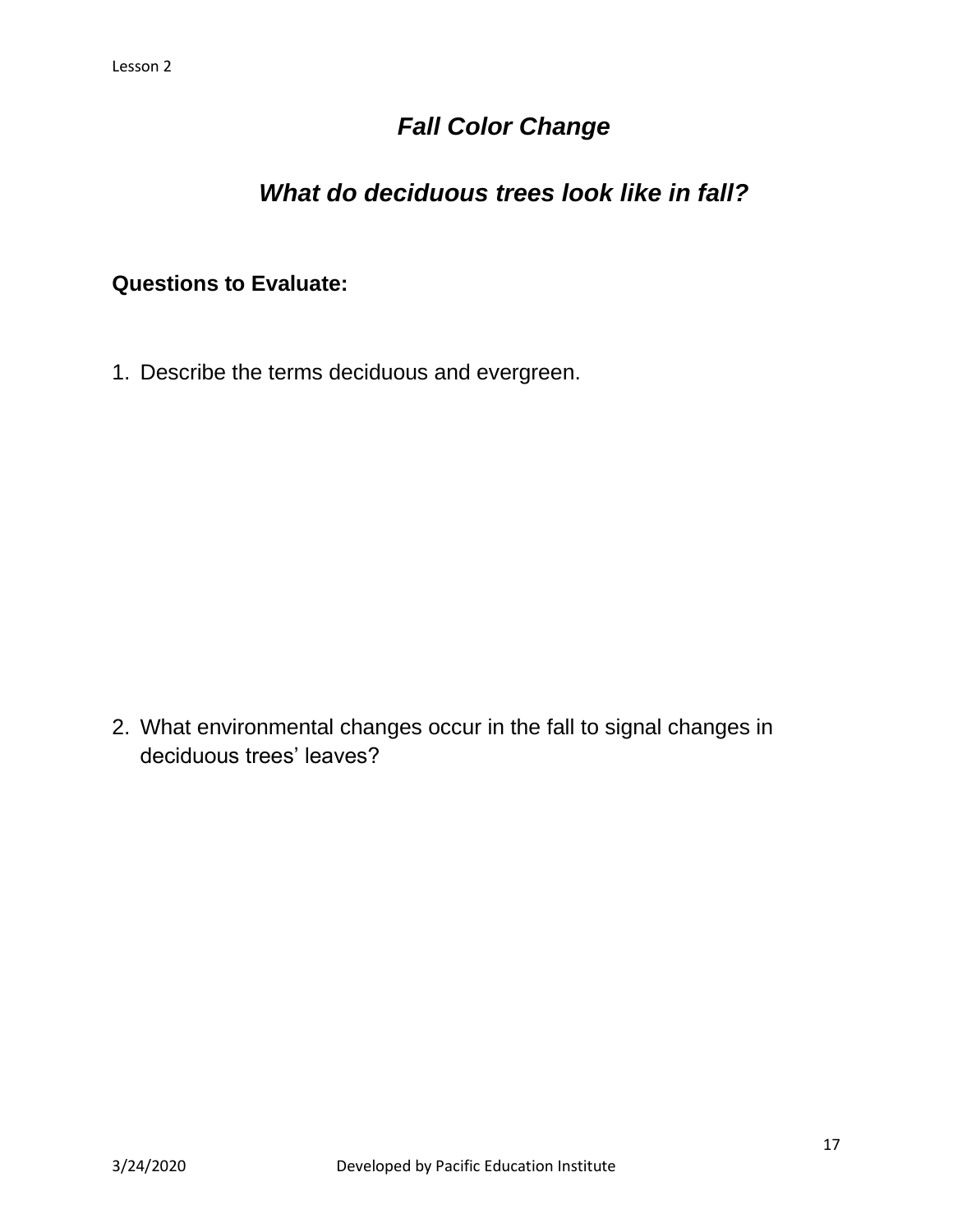## **Reflection and Assessment**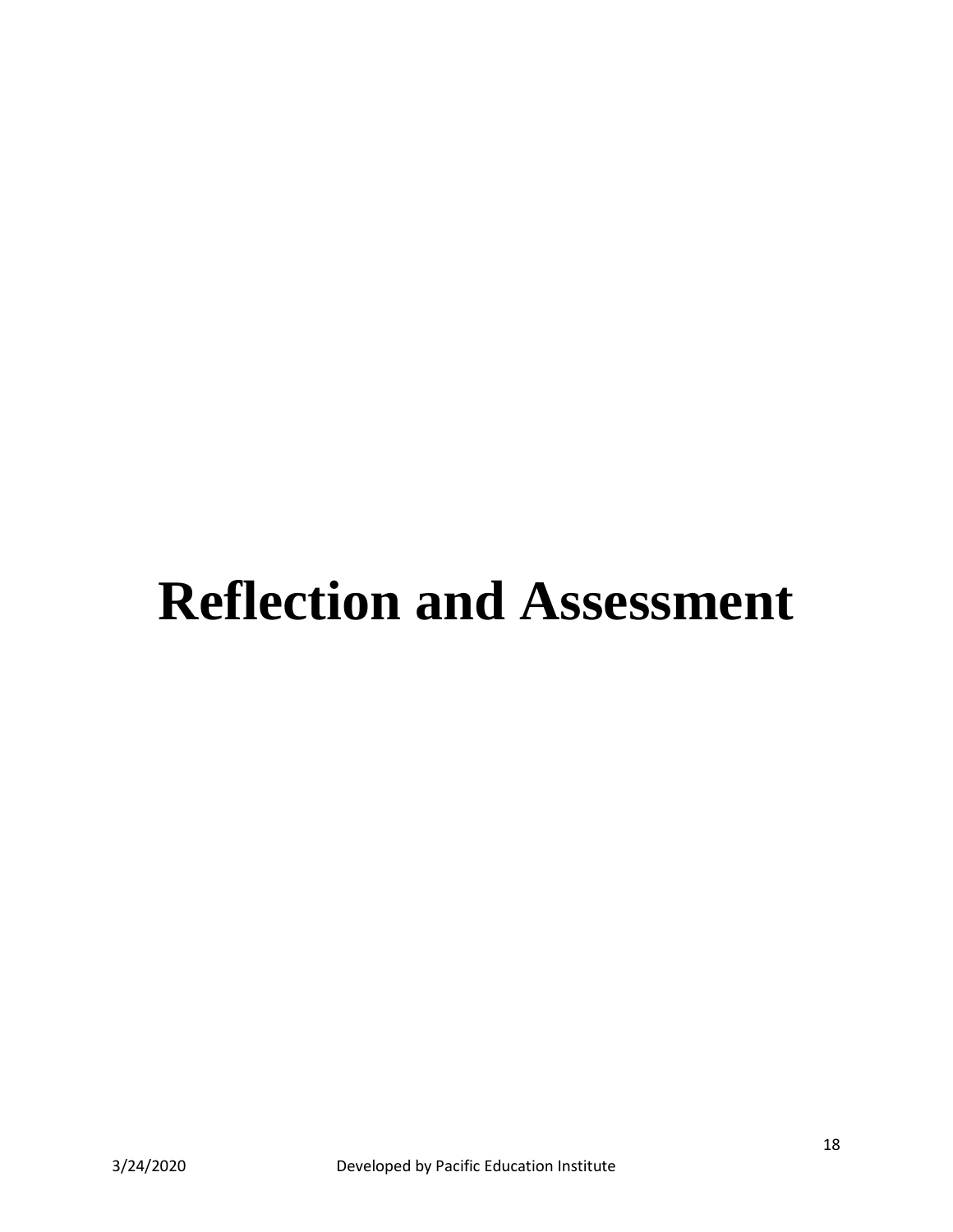### 3, 2, 1 Reflection

- Write three ideas you have learned
- Write two ideas you are still wondering about
- Write one question you still have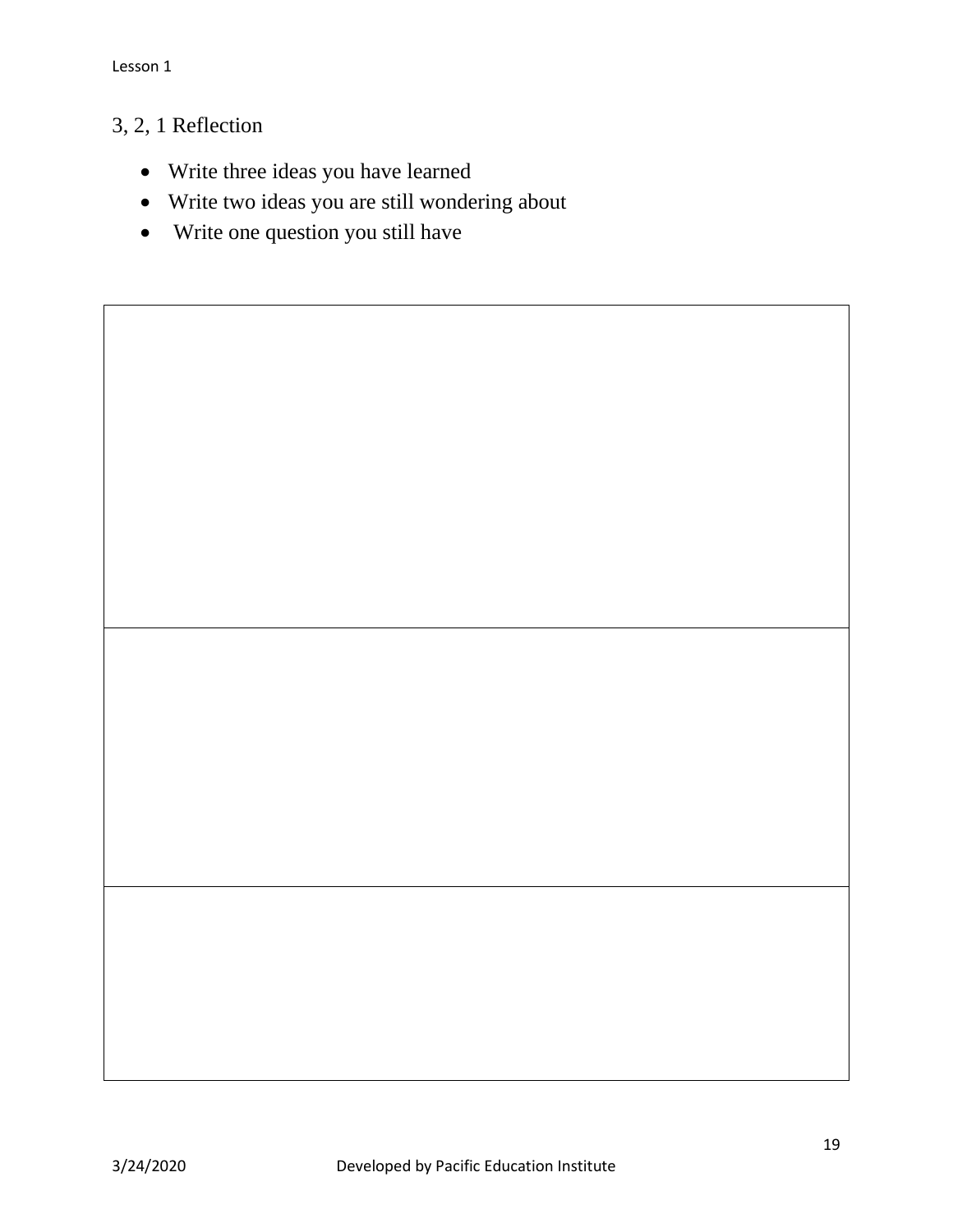*What happens to the color of a leaf when it doesn't get light?*

**Draw or describe leaf color change:**

*Claim:*

*Evidence:*

*Reasoning:*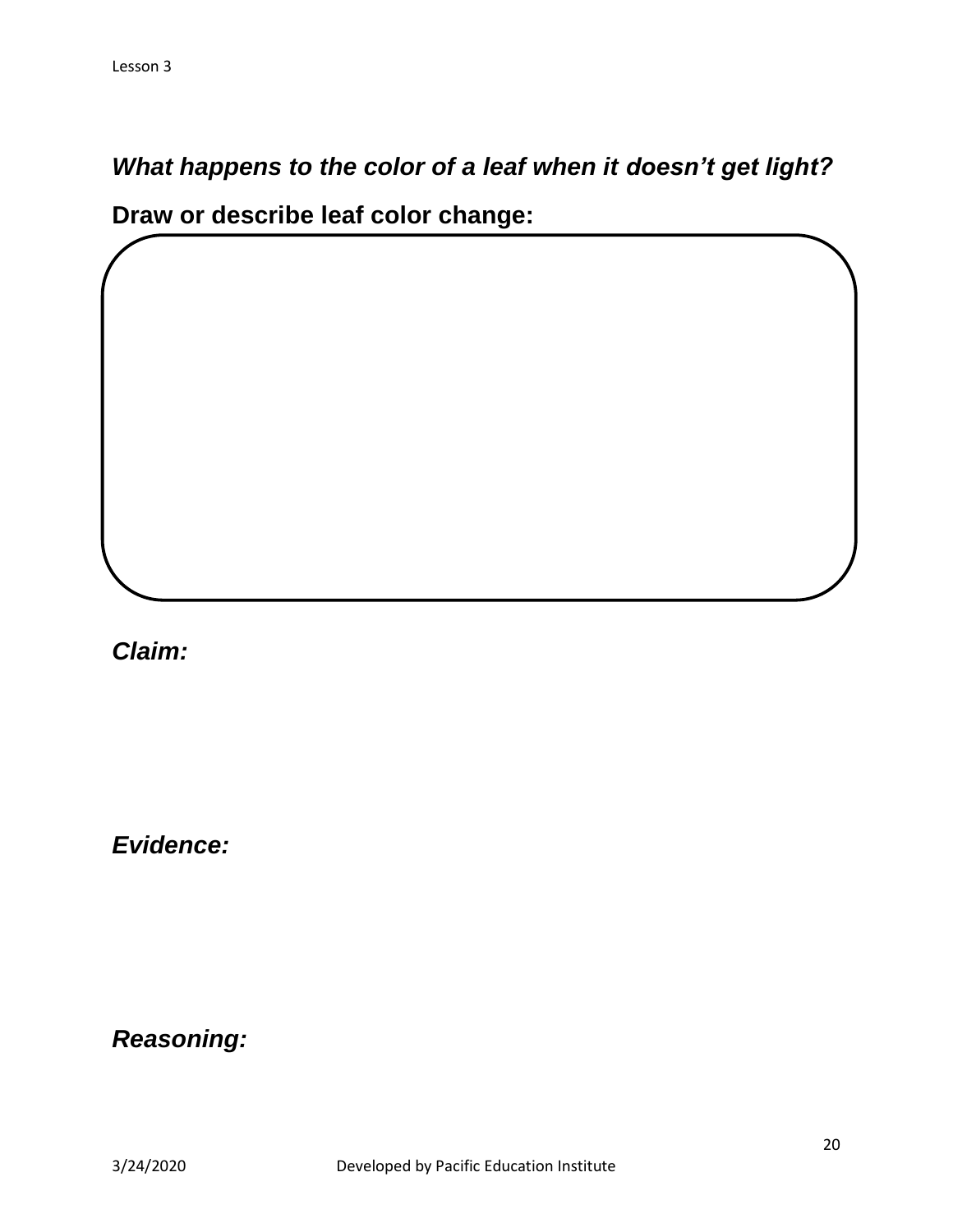## **Rubric for Color of a Leaf Claim, Evidence, Reasoning (CER)**

Standard: 3-LS3-2 Use evidence to support the explanation that traits can be influenced by the environment.

\*This assessment is working towards meeting the full standard.

\*At the third-grade level, some students may struggle with scientific reasoning. Students are not expected to fully explain using scientific reasoning until 4<sup>th</sup> grade.

| Score of 4          | Score of 3            | Score of 2              | Score of 1              |
|---------------------|-----------------------|-------------------------|-------------------------|
| Student was able to | Student was able to   | Student was able to     | Student was missing     |
| write a claim,      | write a claim and add | write a claim and add   | several components of a |
| evidence and        | evidence but the      | evidence to support     | CER.                    |
| reasoning that      | reasoning was         | their claim but did not |                         |
| shows               | missing some details  | attempt or had an       |                         |
| understanding of    | but generally         | incorrect reasoning.    |                         |
| environmental       | correct.              |                         |                         |
| changes that effect |                       |                         |                         |
| plants.             |                       |                         |                         |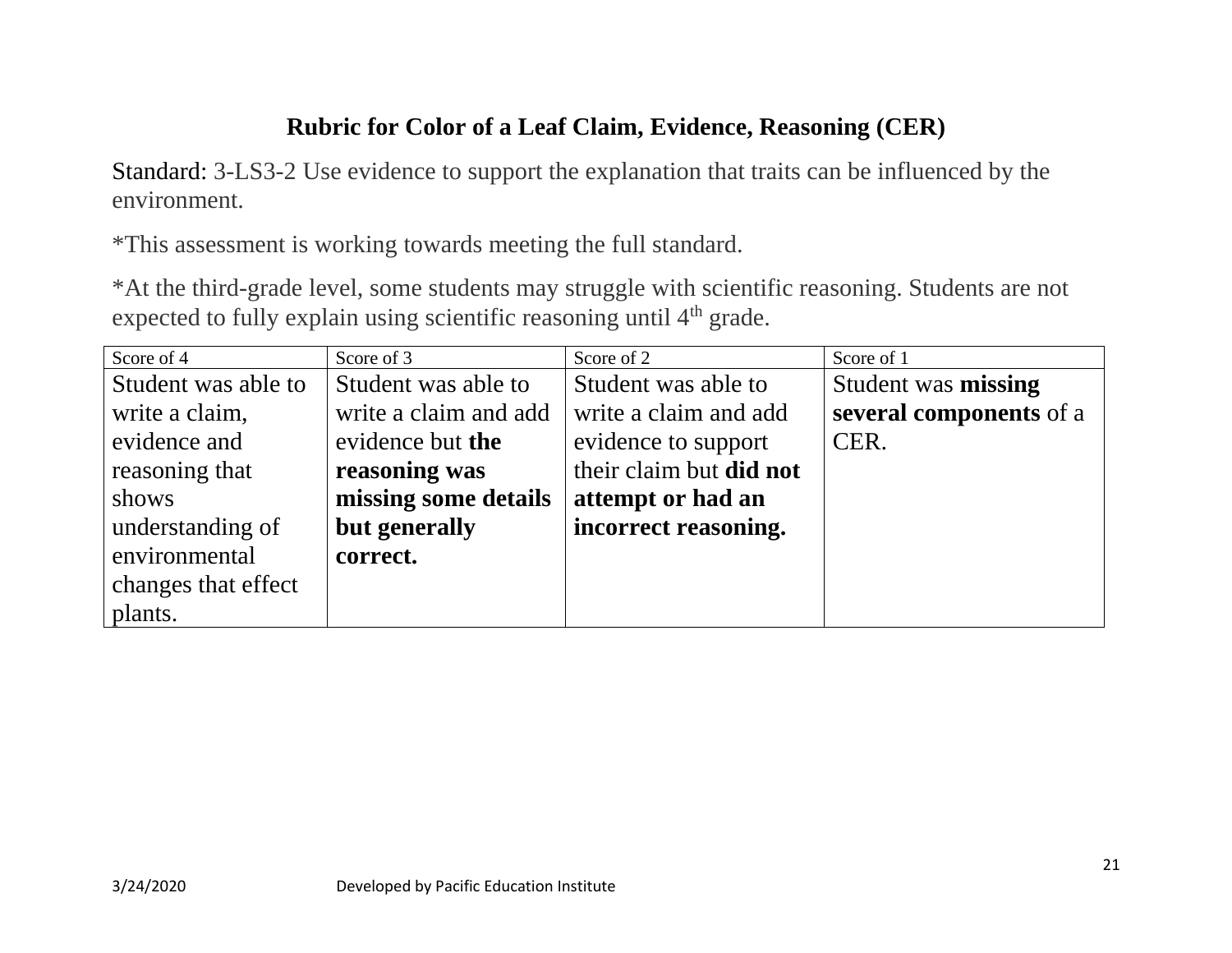# Teacher Resources